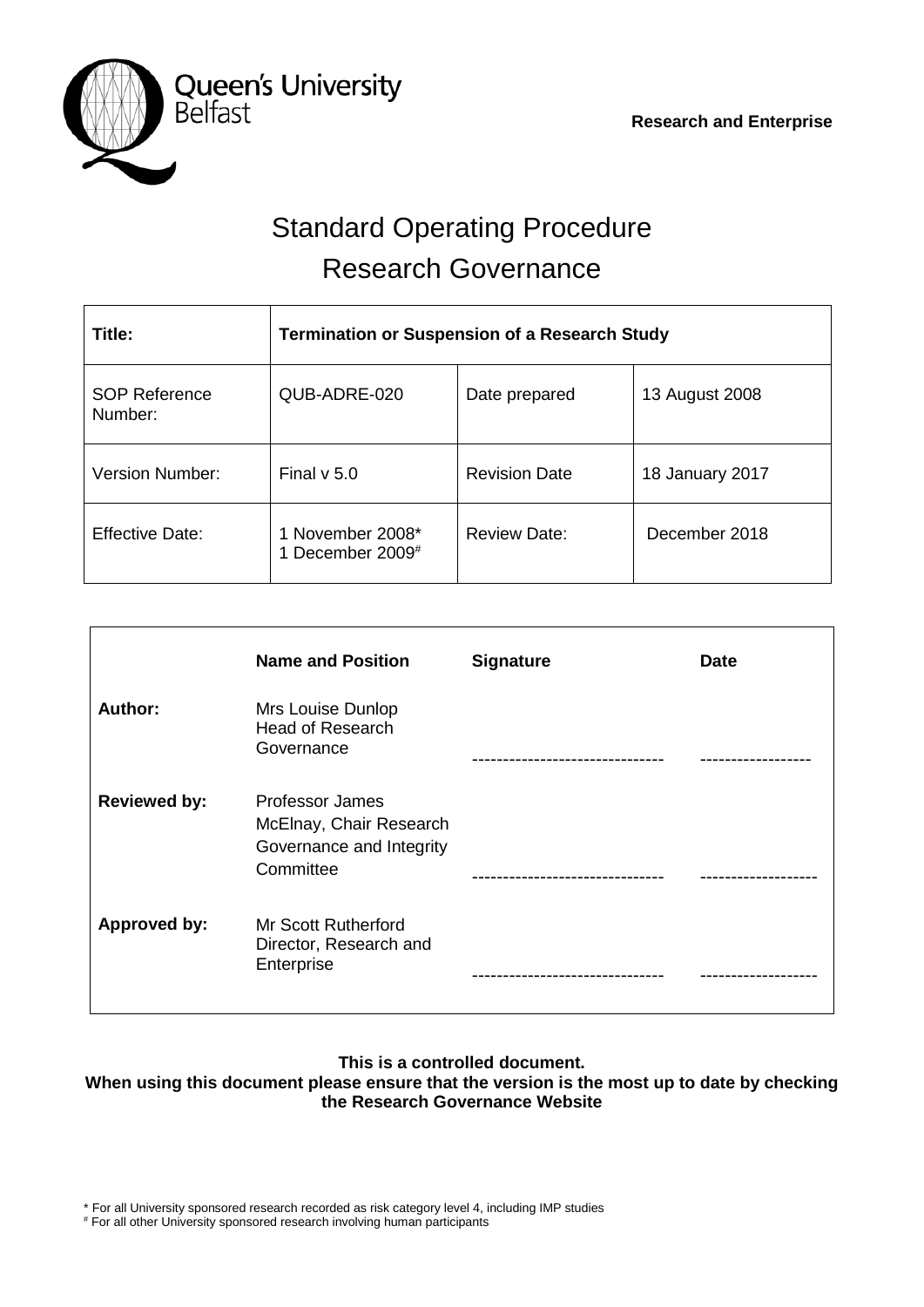# **Do Not Copy**

## Revision Log

| <b>Previous Version</b><br>number | Date of<br>Review/Modification | Reason for<br>Review/Modification                                | <b>New Version Number</b> |
|-----------------------------------|--------------------------------|------------------------------------------------------------------|---------------------------|
| Final $v$ 1.0                     | 10/11/09                       | <b>Annual Review</b>                                             | Draft $v$ 2.0             |
| Draft $v$ 2.0                     | 09/09/11                       | Annual Review/<br>Update following<br><b>MHRA GCP Inspection</b> | Final $v$ 2.0             |
| Final $v$ 2.0                     | 21/08/12                       | <b>Periodic Review</b>                                           | Final $v$ 3.0             |
| Final $v$ 3.0                     | 06/10/2014                     | <b>Periodic Review</b>                                           | Final $v$ 4.0             |
| Final $v$ 4.0                     | 18/01/2017                     | <b>Periodic Review</b>                                           | Final $v$ 5.0             |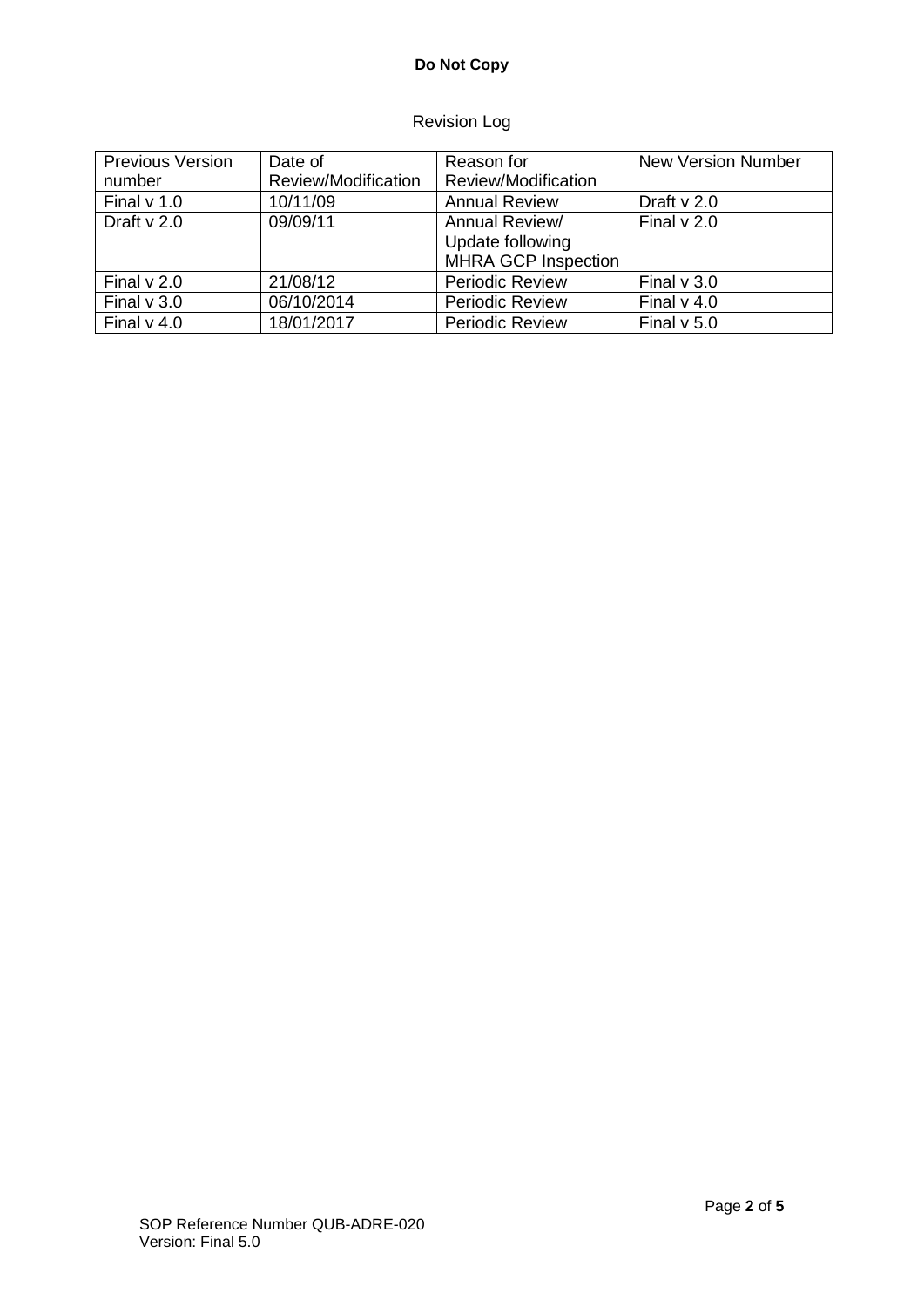#### **1. Purpose**

This Standard Operating Procedure (SOP) provides guidance in the event of a research study being suspended or terminated early.

The primary focus of this SOP is for clinical trials of IMPs but it is relevant for any research being undertaken under the auspices of the University.

#### **2. Introduction**

Where a Sponsor/co-sponsor raises concerns regarding the conduct of a clinical trial, the Sponsor may suspend the recruitment to the trial until the concerns raised have been satisfactorily addressed.

Alternatively the Chief Investigator (CI) may have concerns and deem it necessary to suspend or terminate a clinical trial, in which case the CI must advise the lead Sponsor. Where a trial is suspended without prior agreement of the Sponsor, the Chief Investigator must inform the institution and/or Sponsor immediately, and no later than 1 working day from the time of suspension.

The main Research Ethics Committee (REC) may terminate or suspend its approval/favourable opinion of a trial. In these circumstances the CI must inform the institution and/or Sponsor(s) immediately, and no later than 1 working day from the time of suspension.

In the event of a trial being suspended or terminated, it is a legal requirement under the Medicines for Human Use (Clinical Trials) Regulations 2004 and subsequent amendments that the Sponsor, or someone acting on behalf of the Sponsor must notify the Medicines and Healthcare products Regulatory Agency (MHRA) (if applicable) and the Research Ethics Committee (REC) and clearly explain the reasons for the suspension/termination.

#### **3. Scope**

This SOP applies to all studies where the University is acting in the capacity of Sponsor. It applies to all members of University staff; both academic and support staff as defined by Statute 1, including honorary staff and students.

#### **4. Responsibilities**

#### **4.1 Chief Investigator**

The CI is responsible for ensuring that the clinical trial is conducted in accordance with the protocol. In the event of an issue being raised within the trial or by the Sponsor resulting in a trial suspension/termination, the CI must ensure that the appropriate authorities are notified. In addition, the CI should promptly inform the trial subjects providing assurances that the appropriate therapy and follow-up will be available.

#### **5. Procedure**

#### **5.1 Suspension/Termination by Sponsor**

If the Sponsor suspends/terminates a trial, the CI must promptly inform the institution(s) where the trial is being conducted. The CI must also inform the main REC within 15 days of the date of the termination and provide them a detailed written explanation of the termination/suspension.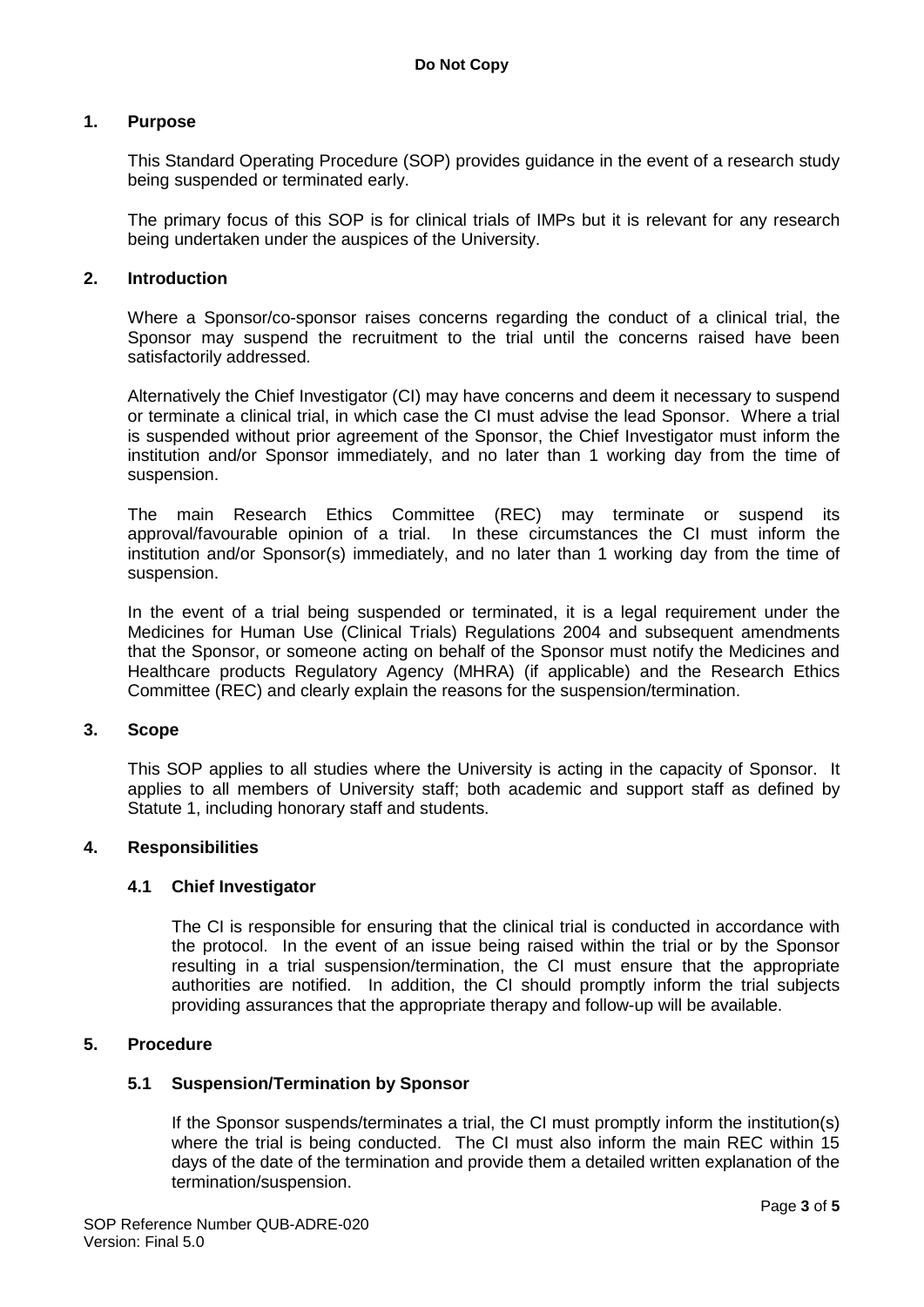#### **5.2 Suspension/Termination by CI**

If the CI suspends/terminates a trial without prior agreement of the Sponsor, the CI must inform the institution(s) where the trial is being conducted. In addition, the CI must promptly notify the Sponsor within 1 working day of the trial's suspension/termination and also notify the REC as outlined in 5.1 above.

#### **5.3 Suspension/Termination by REC**

If the main REC suspends/terminates its favourable opinion of a trial, the CI must inform the institution(s) where the trial is being conducted and notify the Sponsor as outlined in 5.2 above.

#### **5.4 Research Subjects**

Where possible, the CI should promptly inform the trial subjects of the suspension/termination of the trial and provide assurances to them regarding their therapy and follow-up. The need for this should be discussed and agreed by the Clinical Trial Steering Group, if applicable.

#### **5.5 Other Investigators**

The CI should inform other investigators involved in the trial of the suspension/termination. In the event of the termination the letter should:

- Thank the investigator for their participation:
- Summarise patient status;
- Remind the investigator(s) of their continuing trial obligations e.g. archiving;
- Arrange the return of trial supplies, if applicable;
- Advise the possibility of audit or inspection, if applicable;
- Outline the results of the trial or provide a copy of the trial report;
- Inform the investigators, if possible, of the expected timing of publication.

#### **5.6 Non-Commencement / Early termination**

If the Sponsor decides not to commence or recommence a trial after halting it, the competent authority and ethics committee should be notified using the End of Trial Form. A covering letter should be sent that identifies the protocol, its protocol code number and the EudraCT number. A brief explanation of the reasons should also be provided. The End of Trial form can be found at:

<http://ec.europa.eu/health/documents/eudralex/vol-10/> (last accessed January 2017) as detailed in SOP QUB-ADRE-012.

When a trial is terminated early, the end of clinical trial report should also provide the following information:

- Justification of the premature ending of the trial;
- Number of patients still receiving treatment at the time of study's termination;
- Proposed management of the patient receiving treatment at the time of the study termination;
- Consequences for the evaluation of results.

#### **6. References**